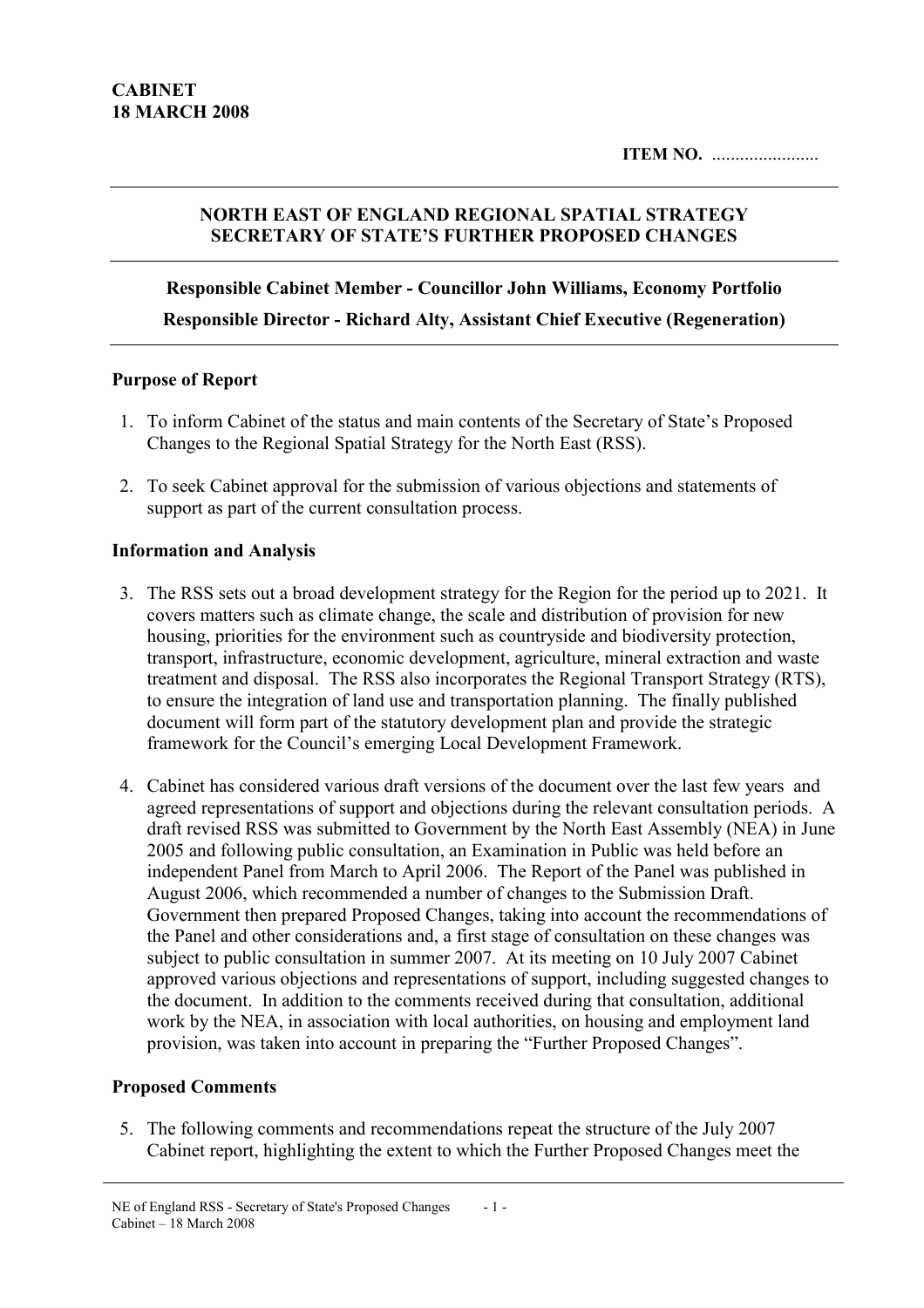objections, and reflect the representations of support, this Council (and the Tees Valley Joint Strategy Committee) made during previous consultation exercises and at the Examination in Public.

6. A copy of the Further Proposed Changes document is available for inspection in the Regeneration Division, or can be viewed on line at **www.go-ne.gov.uk.** 

# Climate Change (pages 22–28)

- 7. A new section is proposed which reflects the RSS view that "climate change is the single most significant issue that affects global society in the 21st Century." Building on Government guidance the document highlights the uncertain risks posed by climate change including increased flooding and threats to biodiversity, soil and water resources, landscape, agricultural land uses, human health and quality of life. The challenge therefore is for the Region to reduce greenhouse gas emissions and adapt to the impacts that will result from climate change. A new policy in RSS (Policy 2A) aims to reduce activities that contribute to climate change, and to mitigate against it and adapt to its impact. In particular it aims to change peoples attitudes and behaviours to energy use; to move people and goods in ways which minimise emissions; to reduce energy consumption; to generate energy from renewable resources; to minimise water consumption; to adopt construction techniques that benefit the local environment such as including Sustainable Drainage Systems (SUDS) and to reduce levels of waste generated and deal with its disposal appropriately.
- 8. The inclusion of this section was welcomed by Cabinet as a timely inclusion to the RSS. It provides a useful planning policy context for the Tees Valley and the Darlington Climate Change Strategies, as well as the emerging Sustainable Community Strategy and Local Development Framework. The Further Proposed Changes include significant amendments to update and clarify the text addressing climate change and, on this basis, Cabinet is recommended to support amended Policy 2A and associated explanatory text.

# Locational Strategy (pages 32-37)

9. The overriding RSS locational strategy recognises that the North East exhibits a polycentric settlement pattern based on two city regions – Tyne & Wear and Tees Valley, which are viewed as key to any effort to accelerate economic growth in the North. The original Proposed Changes defined the Tees Valley City Region as the area which looks primarily to the Tees Valley Conurbation (the contiguous built up areas of Stockton, Middlesbrough and Redcar) and main settlements (Darlington and Hartlepool) for access to jobs and services. The Locational Strategy as set out in Policy 5, and the associated text, continues to recognise Darlington's potential, within the wider city region, focusing the majority of new housing, economic and infrastructure development in the conurbations and main settlements. In addition, the Further Proposed Changes, here and throughout the document, amend the text to delete references to "core areas" within conurbations as priority areas for regeneration. Cabinet is recommended to support the locational strategy and associated Policy 5 as amended.

# Tees Valley City Region (61-74)

10. A key policy for Darlington and the Tees Valley authorities in general, is Policy 7, which includes a sub-regional strategy for achieving regeneration, economic prosperity,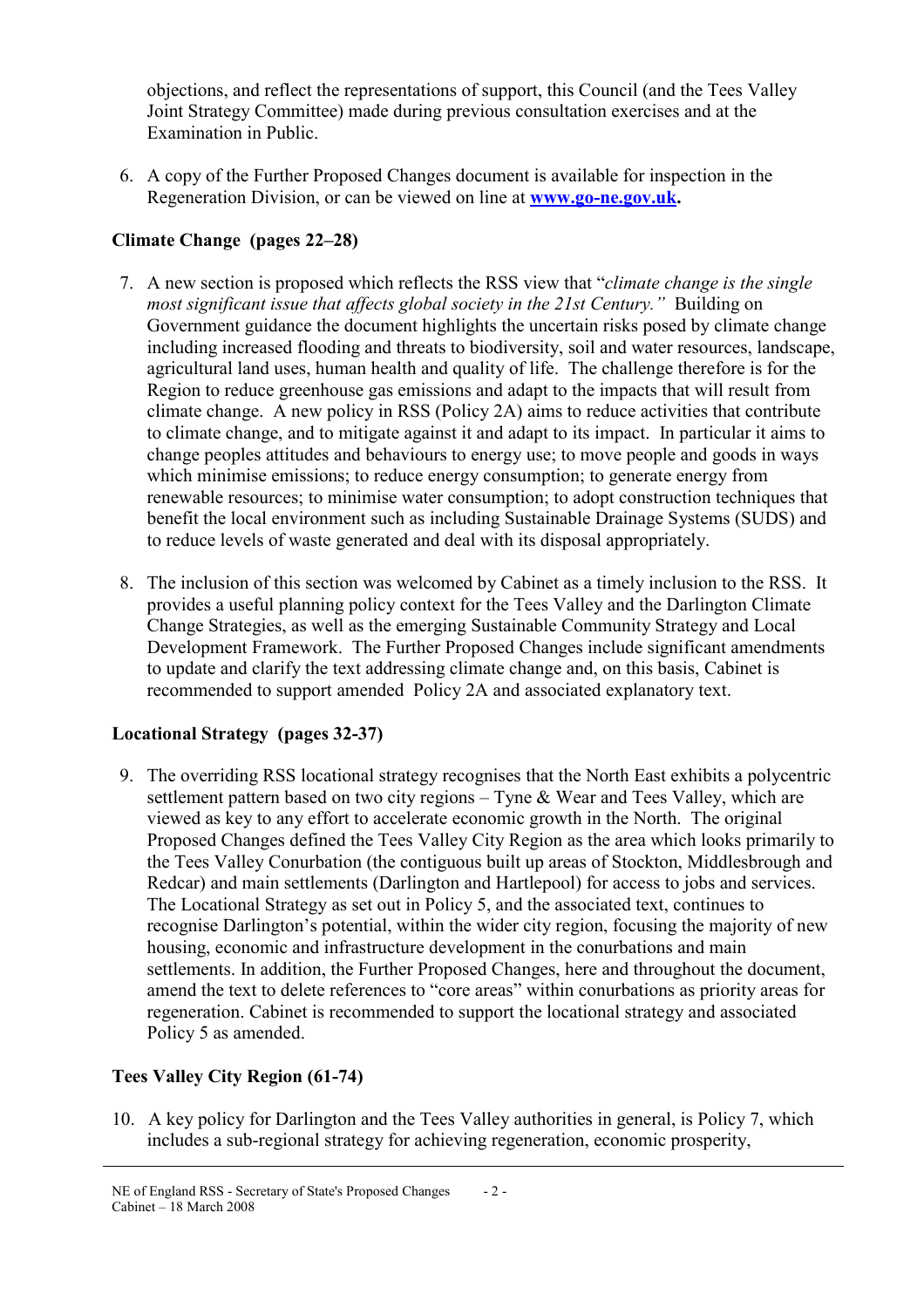sustainable communities, connectivity, and environmental protection and enhancement across the City Region. The RSS recognises at paragraph 2.129 and 2.160 the vital role Darlington plays as a gateway to the Tees valley and North East.

- 11. Further Proposed Changes to Policy 7 include:
	- (a) Reference to 'brownfield opportunities in Darlington' remains alongside other regeneration areas of Stockton-Middlesbrough Initiative, the River Tees, and Hartlepool Quays. Here again, reference to "core regeneration areas" is deleted.
	- (b) Previous reference to "city scale" leisure, cultural and retail development in Stockton and Middlesbrough is deleted as it is considered too vague a term.
	- (c) Addition of reference to "logistics based accommodation", to build logistics into the RSS.
	- (d) Prestige Employment sites are renamed "Key Employment Sites", moving away from specifying sites to locations.
	- (e) "supporting and encouraging the sustainable development of Teesport"
	- (f) "Investigating" rather than 'supporting' "improvements to the A66 Darlington bypass, new R Tees Crossing, and reducing congestion on A19".

This proposed change remains, and is reflected in paragraph 2.160 which states that "*improvements to the A66 (around Darlington)* **may** be required .." whereas previous drafts have referred to such works as "essential".

At the previous consultation stage, Officers opinion was that the A66(T) will require extensive improvement if further employment land is to be released and developed, unless significant mode switch occurs as a result of smarter travel to work choices (although there would still need to be select junction improvements). Consultants are currently carrying out a study of the A19/A66 that will assess the validity of this opinion. It is therefore recommended that Cabinet maintain it's objection to any weakening of the need and support, at this point in time.

- (g) Strategic gaps perform a valuable function in preventing urban coalescence and contributing to urban regeneration. Previously supported, two gaps were identified for this purpose:
	- (i) Between Darlington and surrounding towns and villages and Newton Aycliffe;
	- (ii) Between Middleton St George and Darlington

The Further Proposed Changes has added "Newton Aycliffe" as indicated above. Although such a strategic gap has not been identified in previous planning policy documents such as the Structure and Local Plan, Cabinet is recommended to support this amendment.

#### NE of England RSS - Secretary of State's Proposed Changes Cabinet – 18 March 2008 - 3 -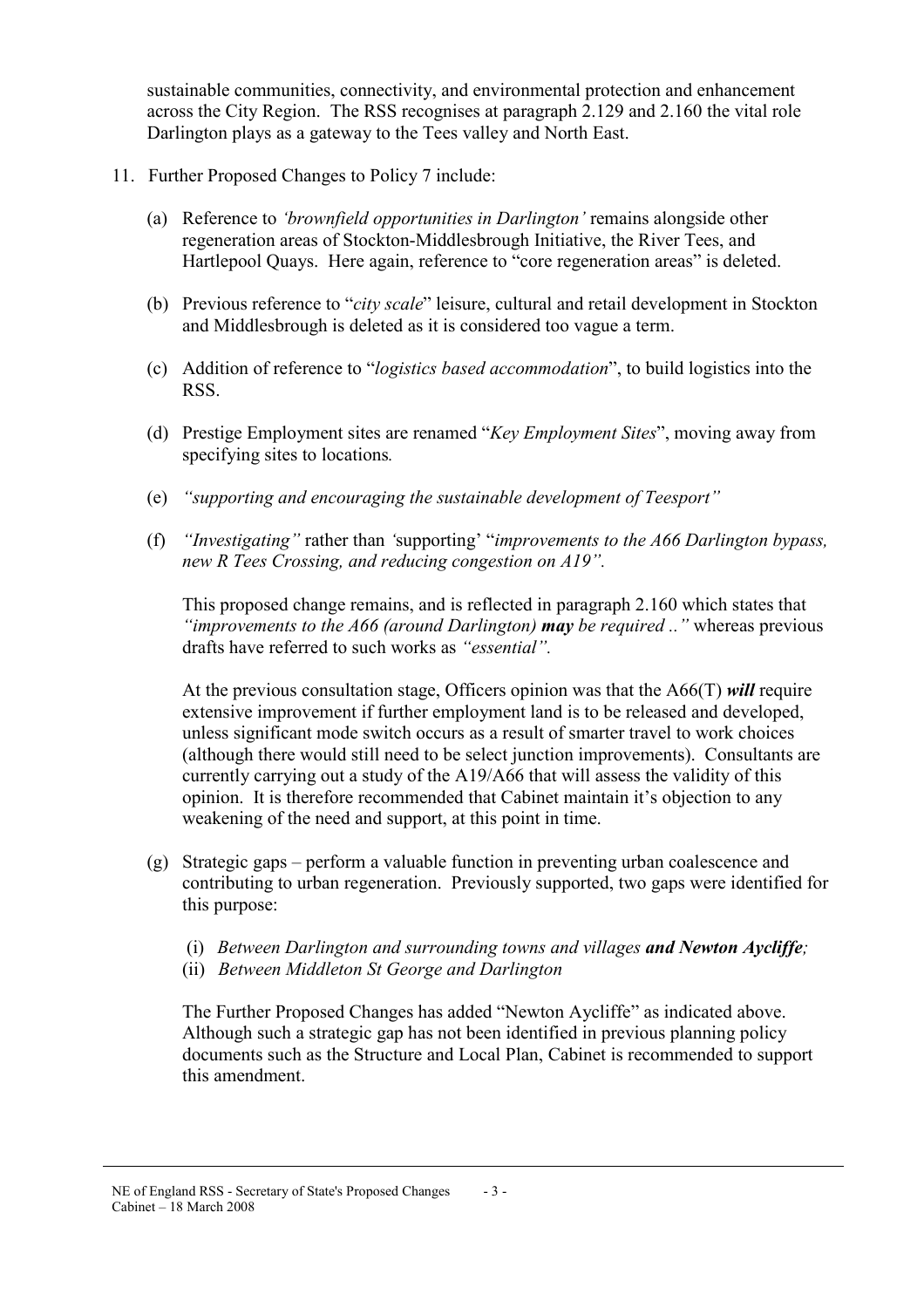Except where otherwise indicated above, Cabinet is recommended to support the Further Proposed Changes to Policy 7.

# Delivering Economic Prosperity and Growth (pages 83 – 113)

- 12. The RSS highlights the increasing need to focus economic growth in the most sustainable locations, particularly the conurbations and main settlements, where the greatest economic and social benefits can be achieved. Furthermore, it is recognised that local planning authorities should ensure that there is a continuous supply of land to provide a variety of choice of sites in terms of size, quality and location.
- 13. The strategy highlights various major brownfield regeneration schemes progressing in the region, which comprise large mixed-use developments. Central Park is one of these flagship schemes, which aim to deliver sustainable economic activity and provide development and investment opportunities acting as a catalyst for wider regeneration.
- 14. The Panel Report recommended changes to acknowledge the contribution other mixed-use developments could make to the regeneration of the region. Lingfield Point was used as an example. The Proposed Changes suggested the deletion of the word 'Regional' from the relevant policy (Policy 13) title which allowed the policy to encompass other major brownfield sites which could come forward in the plan period. An associated change was that the previous reference to Central Park in Policy 7 had been replaced by a more general 'brownfield opportunities in Darlington'. Cabinet supported the changes to Policy 13.
- 15. The Further Proposed Changes has suggested additional amendments to Policy 13 which sees "Central Park, Darlington" replaced by "Central Darlington". This reflects the point that "Darlington may present sustainable locations for a number of mixed use proposals".
- 16. Following the work carried out by the NEA, and, in response to representations, important changes have been proposed to the employment land provision figures.
- 17. Cabinet may recall that key strategic sites at Faverdale and Heighington Lane West (Sedgefield/Darlington) were identified as Reserve Employment Sites (Policy 20) in early drafts of RSS, in order that the region could respond quickly to the potential needs of large scale inward and mobile investors. Prior to the EIP, Cabinet agreed to a revised approach to the Faverdale site which, in light of the Argos development and likely demand for logistics development in this location, recommended that the site be allocated as a regional logistics site.
- 18. The Panel recommended that the Strategic Reserve sites at Faverdale and Heighington Lane West (and at Seaham) be deleted altogether. The Proposed Changes document provisionally deleted Policy 20 and supporting text, as recommended by the Panel. However, before making a final decision on this matter, the Secretary of State asked the NEA to provide further information on the local circumstances for each site affected.
- 19. As part of this exercise, officers provided further information supporting the need for a regional logistics site at Faverdale. As well as renaming Prestige Sites as Key Employment Locations, "Faverdale, Darlington" (and Heighington Lane West) has been included in revised Policy 19, identifying an "approximately 120ha location with potential for distribution and logistics". This is a welcome proposed change, which Cabinet is

NE of England RSS - Secretary of State's Proposed Changes Cabinet – 18 March 2008  $-4-$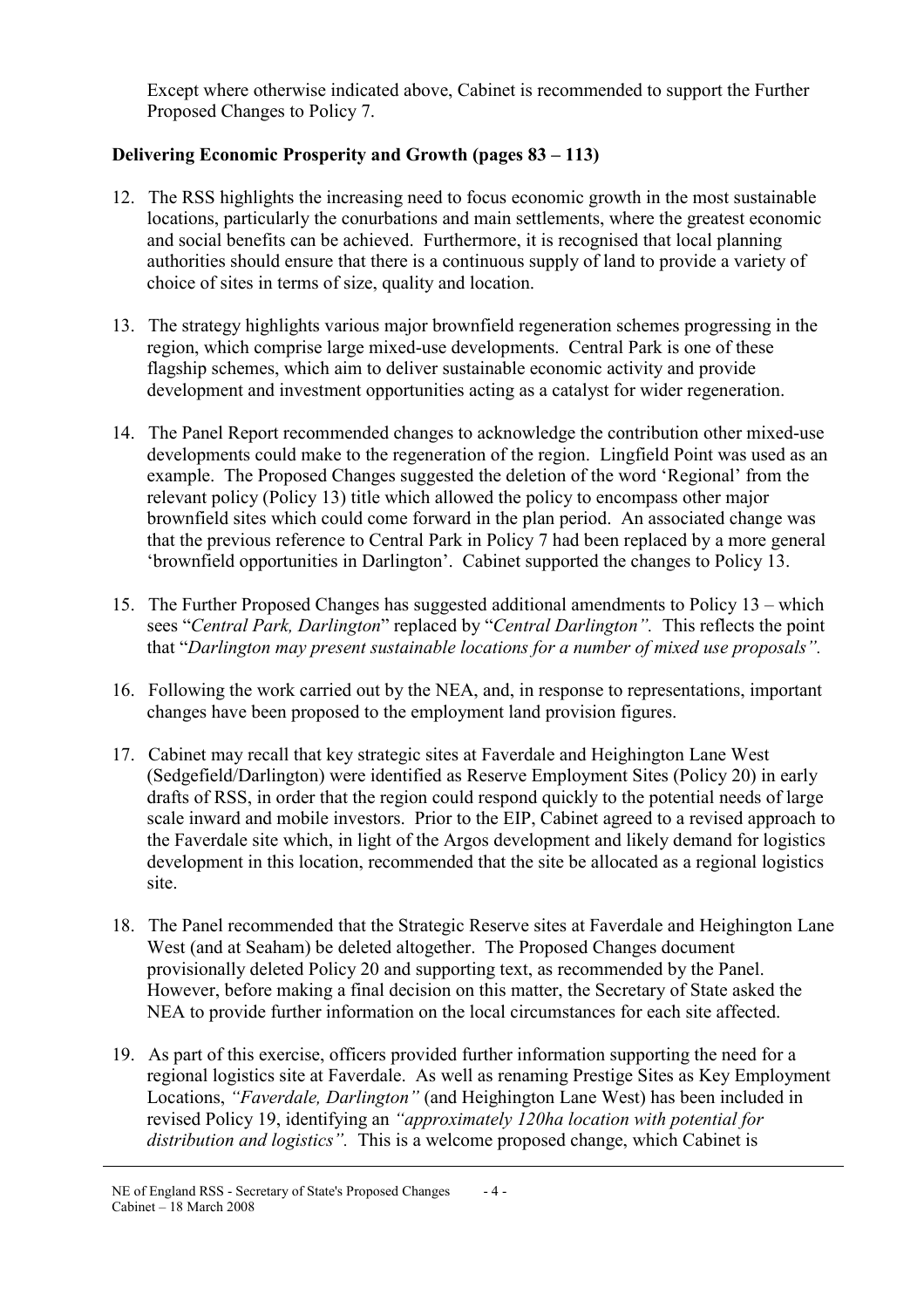recommended to support.

## Delivering Sustainable Communities (pages 113 –136)

- 20. Sustainable communities should be socially inclusive with access to the necessary jobs, facilities, good quality housing and living environments, and opportunities to maximise people's health and quality of life. A key policy recommendation of RSS directs new development including retail, entertainment, leisure, culture, recreation, education, health, business, public services and other high trip generating uses, where possible, in centres within defined urban areas. More specifically, it states that new retail and leisure facilities should be located in regional and sub-regional centres including Darlington. This acknowledges the wide range of services Darlington provides, to a large hinterland that crosses the boundaries with Yorkshire and Durham.
- 21. Throughout the preparation of RSS, there has been debate across the region about the appropriate regional and sub-regional housing requirement figures. District level figures are included in RSS and will set the framework for this Council's Local Development Framework. An additional paragraph is proposed highlighting the Housing Green Paper, to reflect the latest national policy position.
- 22. While there is a broad level of agreement about the appropriate housing strategy for the Region – focussing the majority of new house building in the conurbations and main settlements – there has been a range of views about the precise scale and location of development.
- 23. It was considered inappropriate to accept the Proposed Changes dwelling provision figure for Darlington (see below) and therefore it was recommended that Cabinet object to Policy 30.

| <b>Proposed Changes ('07)</b> | 2004-11 | 2011-16 | 2016-21 | 2004-21 |
|-------------------------------|---------|---------|---------|---------|
| Dwellings per year            | 480     | 315     | 75      | 310     |
| Dwellings total               | 3,360   | 1,575   | 375     | 5,270   |

24. Further work/information was requested by the Secretary of State, and the NEA in liaison with local authorities, submitted their response. Officers from the 5 Tees valley authorities worked with the JSU to identify a proposed district allocation that was submitted to the NEA. The latest housing provision figures, revised to reflect population and housing projections, reflect the totals recommended by the Tees Valley authorities, and as such are recommended for support.

| <b>Further Proposed Changes</b><br>(98) | 2004-11 | 2011-16 | 2016-21 | 2004-21 |
|-----------------------------------------|---------|---------|---------|---------|
| Dwellings per year                      | 525     | 340     | 265     | 395     |
| Dwellings total                         | 3,675   | 1,720   | 1,300   | 6,695   |

NE of England RSS - Secretary of State's Proposed Changes Cabinet – 18 March 2008 - 5 -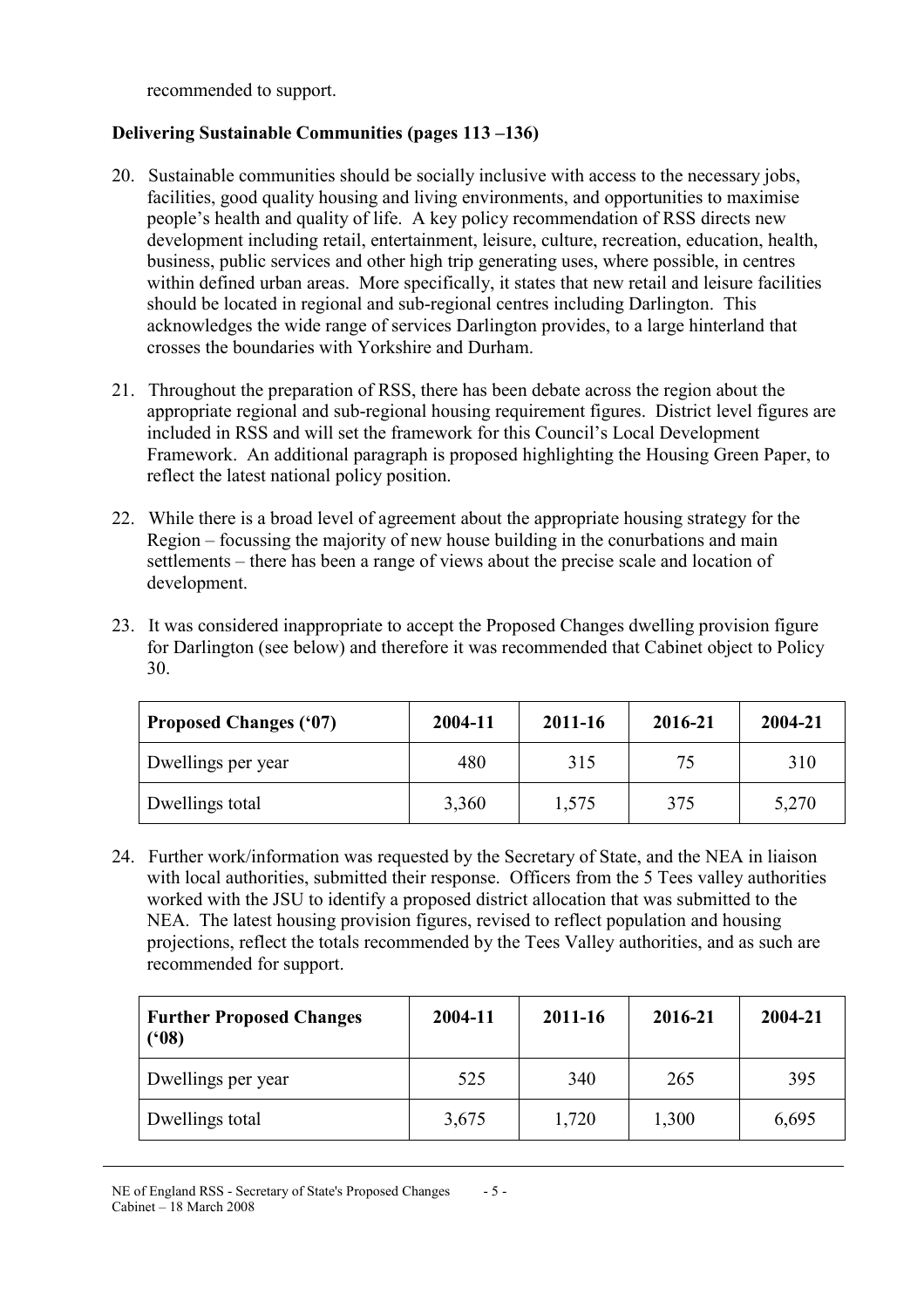- 25. An important addition to the supporting Policy text (para. 3.71) explains the housing provision figures are guidelines only. "It is emphasised that the … dwelling provisions set out in Policy 30 are guideline figures and do not represent a ceiling; LDFs may make the case for higher figures as appropriate." This statement clearly reflects central governments recent emphasis on promoting housing growth across the country, and provides local authorities with some flexibility in the provision and allocation of sites through the LDF process.
- 26. To reflect the 2004 Housing Act's duty on local housing authorities to carry out an assessment of accommodation needs of Gypsies, Travellers and Showpeople, a new section has been included in the RSS. This reflects work carried out by consultants to identify the unmet requirement for pitches in the Region. Across Darlington, Stockton, Middlesbrough and Redcar & Cleveland the current unmet requirement is estimated as 23 pitches with a total of 74 by 2020. Revised Policy 32 states that LDFs should include policies to ensure identified need is dealt with fairly and effectively. This issue, including the required provision between boroughs, will be considered in more detail as the emerging LDF is progressed.

## Natural and Built Environment (pages 137 –181)

- 27. RSS recognises that the Region's built and natural environments are important resources and major assets, both in there own right and as a necessary component in contributing to economic growth, regeneration, health and quality of life. Protection and enhancement of the diverse landscape character of the Region; maintaining, improving and managing biodiversity; and maximising the social, economic and environmental opportunities trees, woodlands and forests provide, are all key objectives of RSS. In addition, planning for renewable energy generation, and sustainable waste management will contribute to the quality of the environment and the climate change agenda highlighted earlier in this report.
- 28. The 2007 Climate Change Bill is now referred to in the RSS. In particular, Policy 39 on sustainable construction seeks to encourage and promote opportunities for new developments or the redevelopment of existing buildings to achieve high energy efficiency. This fits well with the Council's emerging Climate Change Action Plan and will be progressed as part of the LDF and Supplementary Planning guidance on Design. Cabinet is recommended to support the additional references to sustainable construction.

# Sustainable Waste Management

29. Waste management is facing a period of unprecedented change. The amount of waste produced in the region continues to grow, with consequential environmental, social and economic costs. There is a need to limit and eventually reverse this trend. There is also an urgent need to reduce the region's dependence on landfill disposal and to move towards more sustainable methods of managing waste. To acknowledge the importance, the text is proposed to be updated to include reference to a Regional Sustainable Waste Board which will prepare and implement a sustainable waste management plan for the North East. Changes are also proposed to the recycling and recovery targets in Policy 47 to reflect updated national targets, in particular the target of recycling and composting 33% of household waste by 2015 has been raised to 40% by 2010. Cabinet is recommended to support the further proposed changes.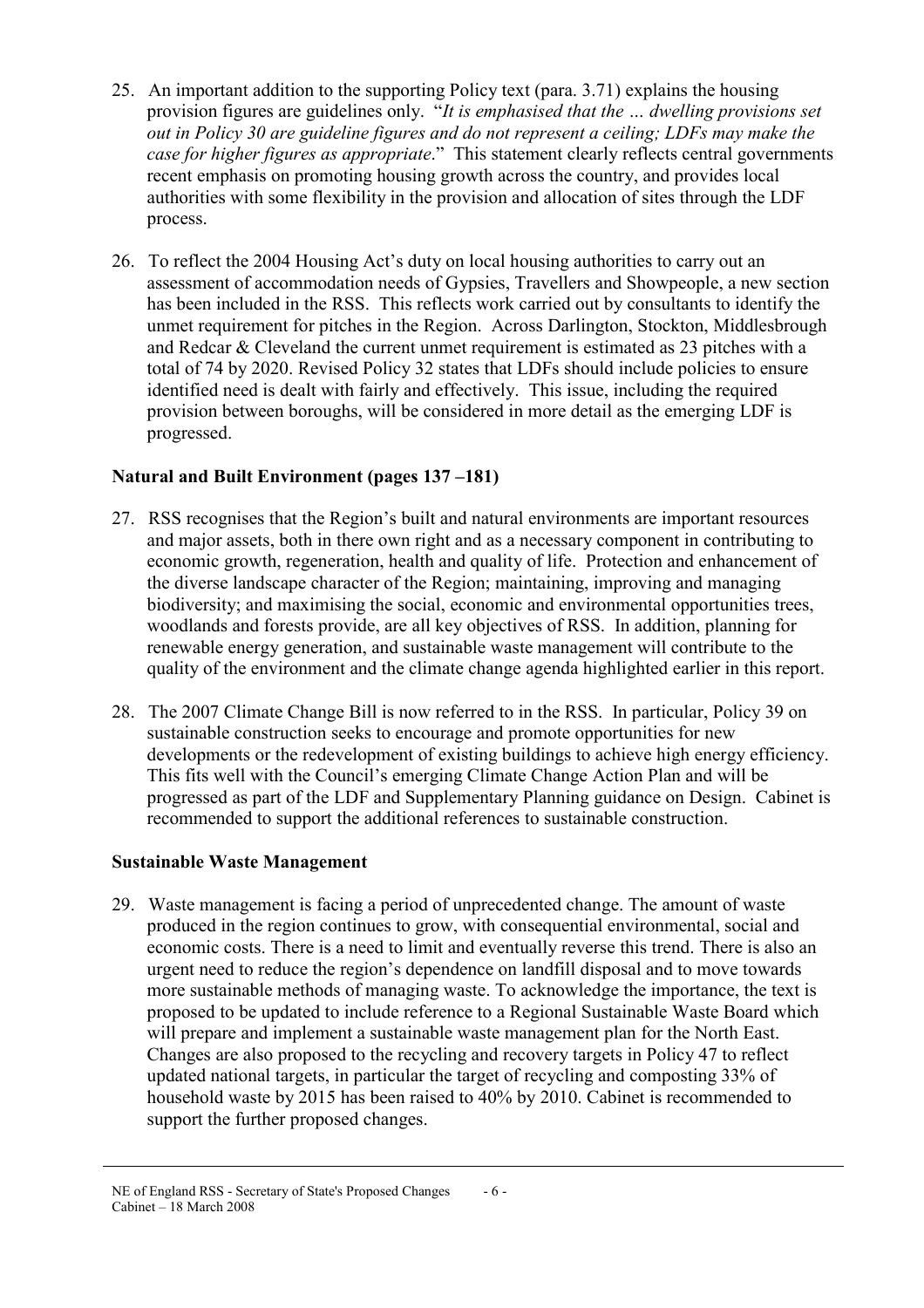# Improving Connectivity and Accessibility (pages 181 – 218)

- 30. The RSS clearly identifies that Local Transport Plans and other strategies, plans and programmes should provide the focus for delivery on the transport related policies in the RSS. This establishes the strategic link not only between the RSS and LTP, which is already established, but also with related plans, programmes and policies that may be developed outside the LTP.
- 31. The Further Proposed Changes continue to provide an emphasis on sustainable transport, both in the transport and non-transport policies. This emphasis supports Darlington's leading edge transport strategy and the initiatives already being delivered in the Borough through Darlington's status as both a Sustainable Travel and Cycling Demonstration Town. In the Tees Valley City Region the policy aims to explore the need for sustainable transport infrastructure improvements to support regeneration initiatives. Policy 51 Regional Public Transport Provision has also prioritized, for further investigation, the development of a rail based Metro system for the Tees Valley City Region. This work is underway.
- 32. The climate change policy has direct implications for transport planning. It proposes to focus substantial new development on locations with good accessibility by sustainable transport modes, particularly public transport, walking and cycling; reduce road traffic growth and promote sustainable alternatives to the private car; and integrate climate change considerations into all spatial planning concerns, including transport. This again supports Darlington's Second Local Transport Plan objectives.
- 33. There is a recognition in the RSS document that accessibility is key to delivering the wider economic and social agendas. For regional transport corridors the focus is on improving the efficiency of movement along key roads (A66 and A1) and key rail links (East Coast Main Line and Tees Valley rail line). Darlington Eastern Transport Corridor is part of this improvement and work, led by the JSU with the Highways Agency and Tees Valley local authorities, is ongoing to study the potential congestion on the A19/A66/A174 over the next 20 years. Schemes required to address increasing congestion will be implemented as part of the Local Transport Plan or as a major scheme bid or as part of the Highways Agency Investment Plan. At a more local level the emphasis is on improving public transport, walking and cycling.
- 34. The RSS proposes a more strategic approach to demand management across the region, with the Regional Assembly, Highways Agency and other authorities working together to develop a strategic framework for demand management. This is detailed in a new policy 53A Strategic Framework for Demand Management and includes a provision for potential contributions from business and other sectors to the implementation of demand management measures. Officers consider that RSS should set the agenda for relative demand management, so that lower order destinations can compete fairly with regional centres such as the Metro Centre and other major out of town centres which are not mentioned explicitly. Policy 53A should strengthen criterion e) to reflect this.
- 35. In the Second Local Transport Plan Darlington Council supports the ethos of the Tees Valley Demand Management Strategy and that the Council already has strong and appropriate demand management measures in place that manage the use of the private car, whilst protecting local quality of life. On a detailed point, it was recommended that

NE of England RSS - Secretary of State's Proposed Changes Cabinet – 18 March 2008 - 7 -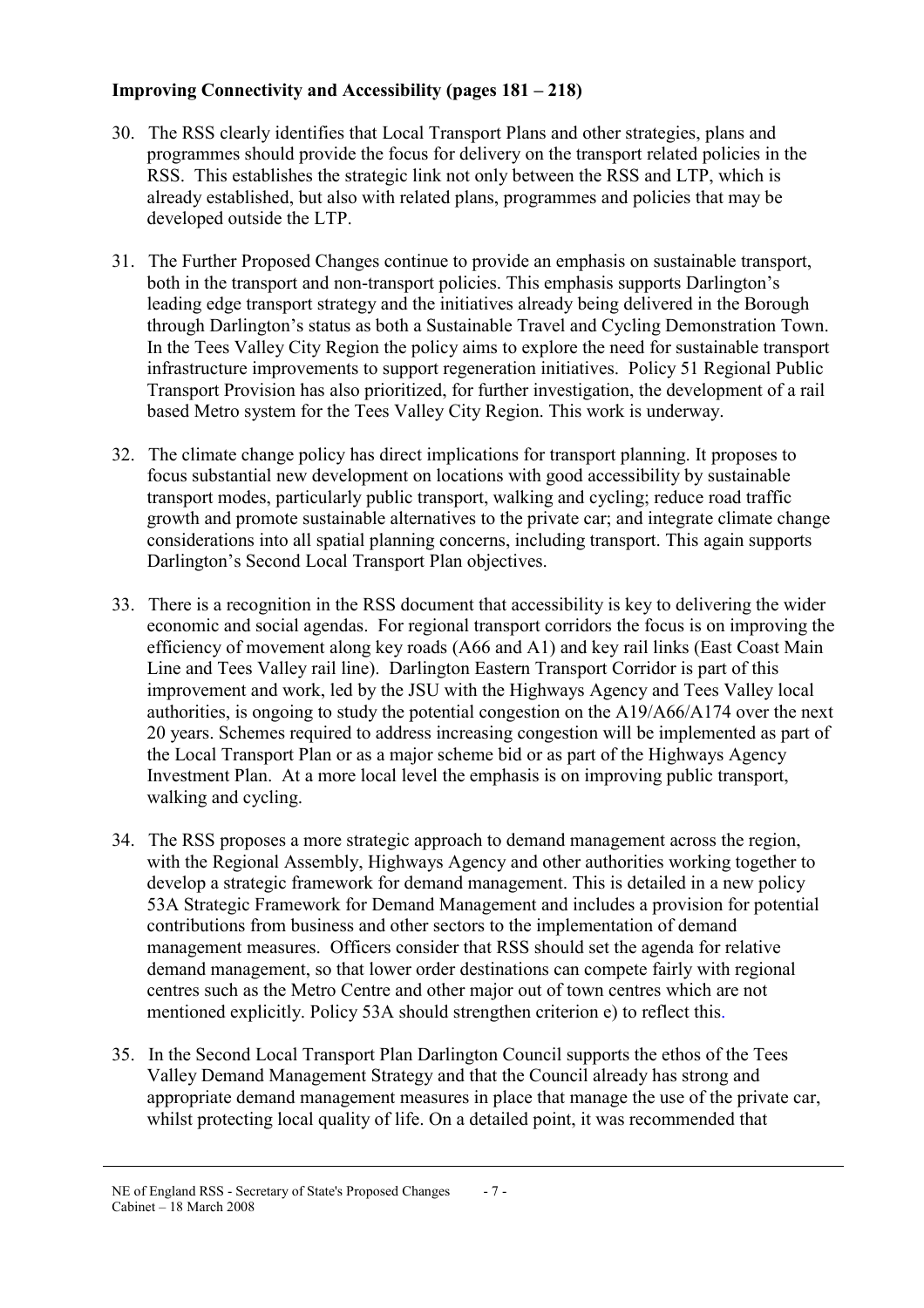additional text is inserted at Policy 53A h) as follows:

"h) identify the full range of demand management measures, including parking policies and smarter travel choices, that should be considered for implementation through programmes, LTPs and LDFs;"

This has not been amended in the Further Proposed Change, and the comment should be resubmitted.

## Outcome of Consultation

36. No formal consultation was undertaken in the preparation of this report.

## Financial Implications

37. There are no direct financial implications of this report.

## Legal Implications

38. This report has been considered by the Borough Solicitor for legal implications in accordance with the Council's approved procedures. There are no issues which the Borough Solicitor considers need to be brought to the specific attention of Members, other than those highlighted in the report.

## Section 17 of the Crime and Disorder Act 1998

39. The contents of this report have been considered in the context of the requirements placed on the Council by Section 17 of the Crime and Disorder Act 1998, namely, the duty on the Council to exercise its functions with due regard to the likely effect of the exercise of those functions on, and the need to do all that it reasonably can to prevent, crime and disorder in its area. It is not considered that the contents of this report have any such effect.

## Council Policy Framework

40. The RSS is part of the statutory Development Plan system. Local Planning Authorities prepare the other component of the Development Plan, the Local Development Framework, which should be in general conformity with the RSS. However, this report does not alter Council policy or the Council policy framework.

## Decision Deadline

41. A decision is required by 2 April 2008 in order to meet the consultation deadline set by the Secretary of State.

# Key Decisions

42. This is a key decision as it affects the whole Borough.